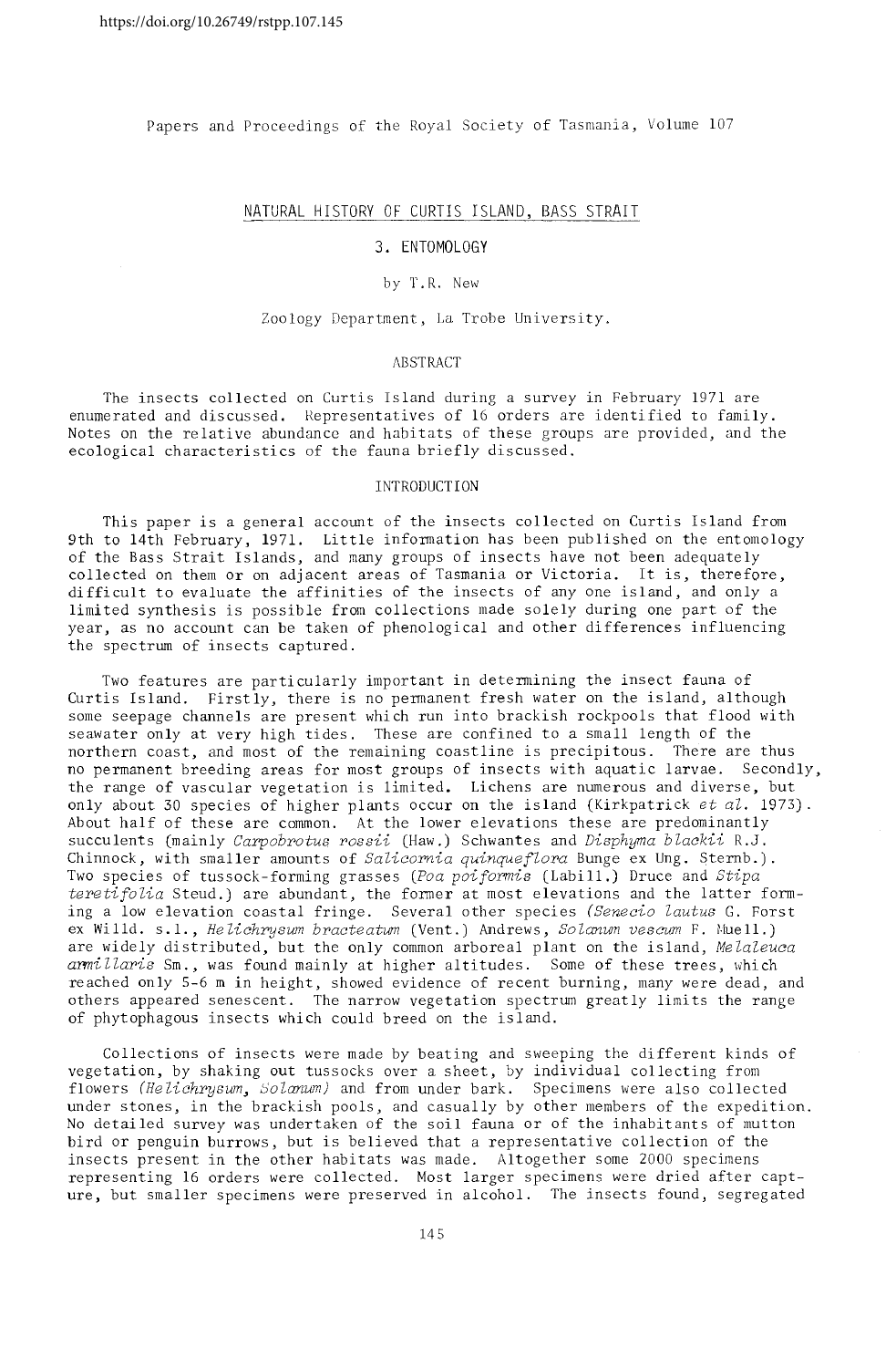# 146 Natural History of Curtis Island, Bass Strait 3. Entomology

by family, are listed in Table 1, together with the numbers of species found in each of the main habitats studied. With the exception of the Psocoptera (New 1971), identification beyond the family level has not yet been undertaken, except in a few cases.

# SYSTEMATIC ACCOUNT

Archaeognatha. A single specimen of a Meinertellid, *Allomachilis froqgatti* Silv. was found in a *Stipa* tussock at an elevation of about 50 m. This is a widely-distributed coastal species in southern Australia, but another species, Machiloides hickmani Wom. is known from beach tussocks in Tasmania (Watson,  $1970$ ).

Collembola. Collembola were common on the island, but few species were found, and as no detailed soil or litter investigation was undertaken, more species are probably on the is land. Those found were present in three situations: - a) A small sminthurid was fairly common when sweeping grass and other low vegetation and was found on all parts of the island from which samples were taken. b) Teasing out tussocks yielded the same sminthurid (in numbers of 1-20/tussock) and also an isotomid (usually common  $-$  up to 150 specimens/tussock counted) and an entomobryid (rarely, one or two in many tussocks). c) A second, larger entomobryid was found in small numbers under bark of dead *Melaleuca*. None were found on the bark surface or on living branches.

Odonata. No Odonata breed on Curtis Island, but two species were found commonly during the survey. A small coenagrionid, *Ischnura heterosticta* (Burm.) was found on the sheltered low north-east coastal region, and a large strong-flying aeschnid was frequently seen on all parts of the island. It is likely that both these species were migrating and, although only small distances are involved in crossing the Bass Strait, Curtis and other is lands may act as 'stepping stones' on a regular migratory route. Strong winds occurred shortly before this survey, and it is likely that these aided the passage of *Ischnura* and other weak-flying insects.

Blattode a. Both species found *(Cosmozosteira* sp., and a blatellid) were apparently confined to low rocky areas of the island, where they were found under stones. The apterous species of *Cosmozosteira* and allied genera are often found in arid situations. Only nymphs of the blate llid were found, especially in and around the camp site.

Dermaptera. A labidurid, represented mainly by late instar nymphs, was fairly common in tussocks, and was also beaten from dead *Melaleuca.* 

Orthoptera. Representatives of three widely distributed fami lies were found on the lower parts of the island.

Mole crickets, *Gryllotalpa* sp., \\fere found burrowing in a mutton-bird rookery, and the three specimens collected were all adult. A widely distributed south east Australian cricket *Teleogryllus commodus* (Walker) was also collected. Two species of Acrididae were swept from grass and observed basking on rocks. All Orthoptera were scarce: few individual grasshoppers were seen, and only one cricket.

Phasmatodea. Three individuals of a small phasmatid were collected in *Foa* tussocks at about lOG m, and one was found crawling on *Solanum.* 

Psocoptera. The nine species found are discussed by New (1971).

Hemiptera. Representatives of this large order were surprisingly scarce, but individuals were found on all types of vegetation examined. Homoptera were particularly rare. A few nymphal and adult specimens of Delphacidae and Cicade llidae (one species each of Ulopinae and Cephalenini) were found in tussocks, and a single membracid and a few small psyllids on *Melaleuca*. The single aphid found, a winged *Aphis craccivora* Koch, has a very wide host range, and is commonly found in the aerial plankton over south-eastern Australia (Hughes et  $al.$ , 1964).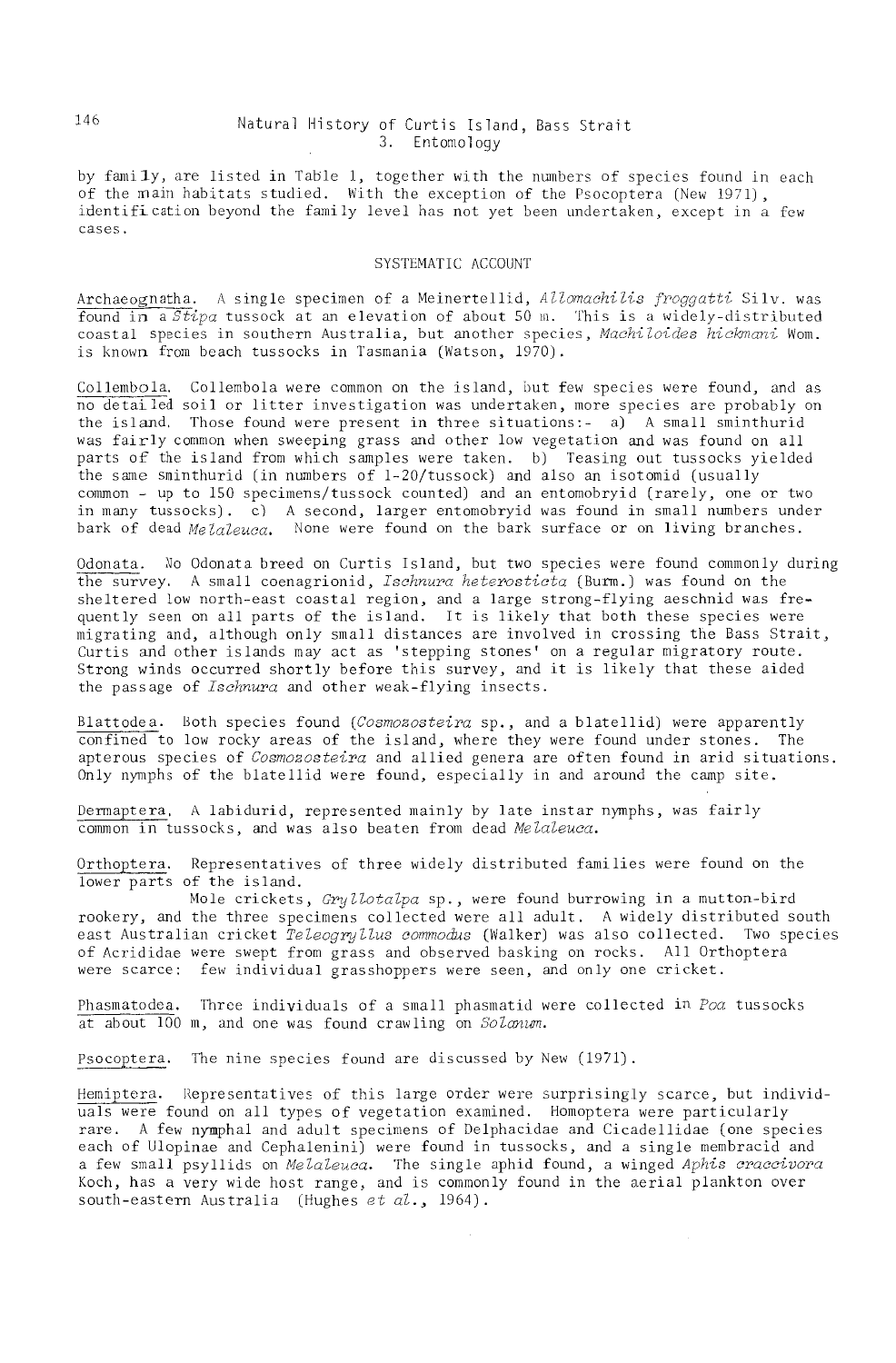The two species of Miridae (representing Mirinae and Deraeocorinae) were fairly common on grass (about one specimen per 40  $\bar{x}$  1 m sweeps), and a lygaeid occurred in the bases of tussocks. These, and the other Heteroptera found, were predominantly adult. The commoner reduviid, an emesine, was found on many kinds of low vegetation. and the two Pentatomidae were taken singly on Helichrusum and Solanum.

Thysanoptera. Three species of Phlaeothripidae were found in very small numbers, one on grasses and herbs, one under Melaleuca bark, and one under stones.

Neuroptera. The single specimen found, in a tussock, was an adult Micromus tasmaniae (Walker), a species common in many parts of Australia (Riek 1970).

Coleoptera. All specimens collected were adults, and no larvae were seen during the survey. Although only 18 species were collected, these included representatives of 12 families, and many widely distributed groups of Coleoptera appear to be scarce or absent from the island. Thus, no Carabidae were collected, and Staphylinidae were surprisingly scarce other than one tachyporine which was common in tussocks. A single silphid, Ptomaphila lachrymosa Schreib., is widely distributed in south east Australia and may be a dung or carrion feeder. A large scarabaeid was frequently found around mutton bird rookeries and is almost certainly a dung feeder.

Two species of wood-boring Cerambycidae were captured at light, including three specimens of the large Eurynassa australis Boisd.. The only possible habitat for these on the island is old *Melaleuca*, but no traces of cerambycid boring were found. The other groups of wood-boring beetles found, Lyctidae and Scolytidae, were beaten from Melaleuca and old tussocks: slight traces of small galleries were found on dead Melaleuca. Other beetles found were in tussocks or (Chrysomelidae) on flowers. A single coccinellid, Coccinella repanda, was captured on Helichrysum.

Siphonaptera. A single pulicid was captured in the act of biting. It is likely that both mutton bird and penguin burrows harbour a variety of flea species.

Diptera. Many species of flies were found in only small numbers but others, including a biting tabanid and species of Musca and Fannia (Muscidae), were common. Stratiomyidae (Odontomyia sp.) and Syrphidae (a single Syrphus sp.) were fairly common on flowers, and two species of Tephritidae were found respectively on Helichrysum and Solanum. Bombyliidae were captured on flowers and basking on rocks, but most other flies were caught by sweeping. No large Nematocera were seen, and many of the species caught were widely distributed on different kinds of vegetation. Some, however, were found predominantly in grass tussocks, and these included several grass-frequenting forms such as Chloropidae (Meromyza sp.). Several Tachinidae were captured but some other parasitic families, such as Pipunculidae, appear to be absent.

Larvae of a species of culicine mosquito were abundant in some of the brackish pools polluted by penguin faeces, but adults were only rarely seen.

Lepidoptera. Representatives of this order were scarce and formed a combination of migratory species which could not breed on the island, and residents. Six butterflies were found, of which two (Danaus chrysippus, Fieris rapae) are known migrants, two of probable casual origin (Heteronympha merope, Delias sp.) and the other two (Lycaenidae) likely residents. Papilionaceae and other common lycaenid food-plants are absent, and the larvae may be tended by ants.

The moths were mainly small, although a single large Hepialid was captured at rest on Melaleuca and several Noctuidae were attracted to light. Crambinae were fairly common on grasses, but several other small moths appeared to be more closely associated with succulents (possibly feeding on exudates). Others, including larvae of Geometridae and adults of a micropterygid (Sabatinea sp.) were found in dry grass tussocks.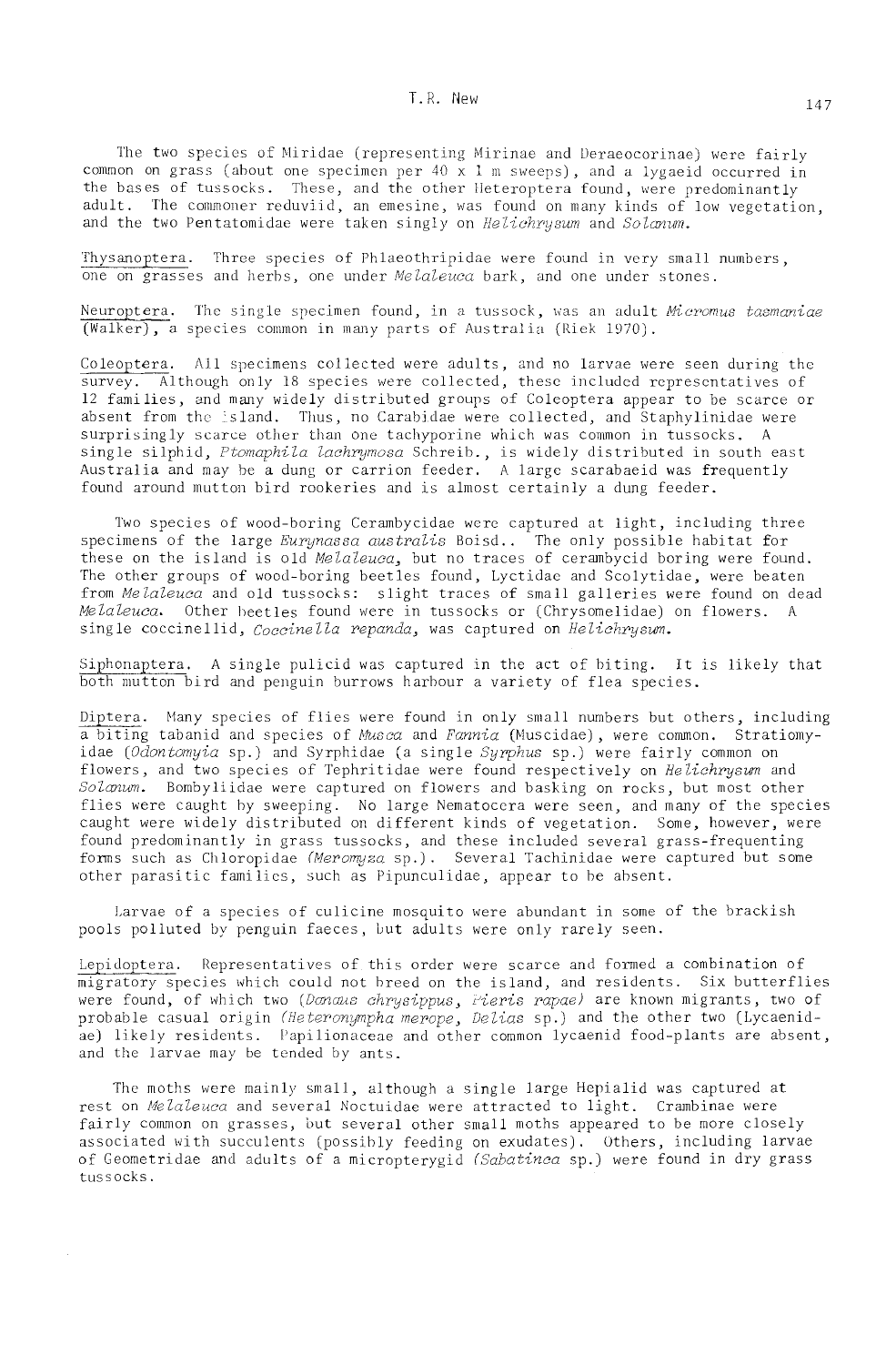## 148 Natural History of Curtis Island, Bass Strait 3. Entomology

Hymenoptera. Most of the Hymenoptera captured are parasites: no Symphyta were seen, and Acultata were scarce. A few individuals of a sphecid were captured on *He Lichry*sum flowers, but even ants were not conspicuously common. Ichneumonoidea, Proctotrupoidea and especially Chalcidoidea, were more numerous. Several 1 arge Cryptinae and Pimplinae were taken in flight and Ophioninae in flight and at light. Many Proctotrupoidea (especially Diapriidae) were taken by sweeping low vegetation, and others were confined to grass tussocks. These included several species of Scelionidae: Baeinae with apterous females, and which probably parasitised eggs of the numerous small spiders often found in the tussocks. Other egg parasites, such as *Trichogramma* and Telenominae, were found in small numbers. Single species of several Chalcidoid families were found to be common.

### TABLE 1

### NUMBERS OF SPECIES OF FAMILIES OF INSECTS COLLECTED IN

MAIN HABITATS ON CURTIS ISLAND, FEBRUARY 1971.

|                 | No. species found in |                |                |                     |                |                  |  |
|-----------------|----------------------|----------------|----------------|---------------------|----------------|------------------|--|
| Order: Family   | Tussocks             | Succulents     | Other<br>herbs | Melaleuca           | Others         | Total<br>species |  |
| Archaeognatha:  |                      |                |                |                     |                |                  |  |
| Meinertellidae  | $\mathbf{1}$         |                |                |                     |                | 1                |  |
| Collembola:     |                      |                |                |                     |                |                  |  |
| Sminthuridae    | 1                    | 1              | 1              | $\overbrace{ }^{ }$ | 1              | $\mathbf{1}$     |  |
| Isotomidae      | $\mathbf{1}$         |                | 1              | $\mathbf{1}$        | $\mathbf{1}$   | 1                |  |
| Entomobryidae   | $\mathbf{1}$         |                |                | $\mathbf{1}$        |                | $\overline{2}$   |  |
| Odonata:        |                      |                |                |                     |                |                  |  |
| Coenagriidae    |                      |                |                |                     | 1              | $\mathbf{1}$     |  |
| Aeshnidae       |                      |                |                |                     | 1              | $\mathbf{1}$     |  |
| Blattodea:      |                      |                |                |                     |                |                  |  |
| Blattidae       | 1                    |                |                |                     | $\mathbf{1}$   | $\mathbf{1}$     |  |
| Blatellidae     |                      |                |                |                     | $\mathbf{1}$   | $\mathbf{1}$     |  |
| Dermaptera:     |                      |                |                |                     |                |                  |  |
| Labiduridae     | $\mathbf{1}$         |                |                | $\mathbf{1}$        |                | $\mathbf{1}$     |  |
| Orthoptera:     |                      |                |                |                     |                |                  |  |
| Gryllotalpidae  |                      |                | $\mathbf{1}$   |                     | $\mathbf{1}$   | $\mathbf{1}$     |  |
| Gryllidae       |                      |                | $\bf{1}$       |                     |                | $\mathbf{1}$     |  |
| Acrididae       |                      |                | $\mathbf{1}$   |                     | $\mathbf{1}$   | $\overline{2}$   |  |
| Phasmatodea:    |                      |                |                |                     |                |                  |  |
| Phasmatidae     | 1                    |                | 1              |                     |                | $\mathbf{1}$     |  |
| Psocoptera:     |                      |                |                |                     |                |                  |  |
| Liposcelidae    |                      |                |                | 1                   |                | 1                |  |
| Trogiidae       | 1                    |                |                | 1                   |                | $\overline{c}$   |  |
| Caeciliidae     |                      |                |                | $\mathbf{1}$        |                | $\mathbf{1}$     |  |
| Peripsocidae    |                      |                |                | 1                   |                | $\mathbf{1}$     |  |
| Elipsocidae     | 1                    |                |                | $\mathbf{1}$        |                | $\overline{c}$   |  |
| Psocidae        |                      |                |                | 2                   |                | $\overline{c}$   |  |
| Hemiptera:      |                      |                |                |                     |                |                  |  |
| Aphidae         |                      |                | $1^{\circ}$    | $\overline{a}$      |                | 1                |  |
| Psyllidae       |                      | ۰              |                | $\overline{c}$      |                | $\overline{c}$   |  |
| Delphacidae     | $\mathbf{1}$         | 1              | 3              | L.                  |                | 3                |  |
| Membracidae     |                      | 4              | -              | $\mathbf{1}$        | $\blacksquare$ | $\mathbf{1}$     |  |
| Cicadellidae    | $\overline{2}$       | $\overline{a}$ | $\overline{c}$ |                     |                | $\overline{c}$   |  |
| Reduviidae      | $\mathbf{1}$         | $\mathbf{1}$   | $\overline{2}$ | 1                   | 1              | $\overline{c}$   |  |
| Miridae         | $\overline{c}$       | 1              | $\overline{2}$ |                     |                | $\overline{c}$   |  |
| Lygaeidae       | $\mathbf{1}$         |                | ÷,             |                     | 1              | $\mathbf{1}$     |  |
| Pentatomidae    |                      |                | $\overline{c}$ |                     |                | 2                |  |
| Thysanoptera:   |                      |                |                |                     |                |                  |  |
| Phlaeothripidae | $\mathbf{1}$         |                | $\sqrt{2}$     | $\mathbf{1}$        | 2              | 3                |  |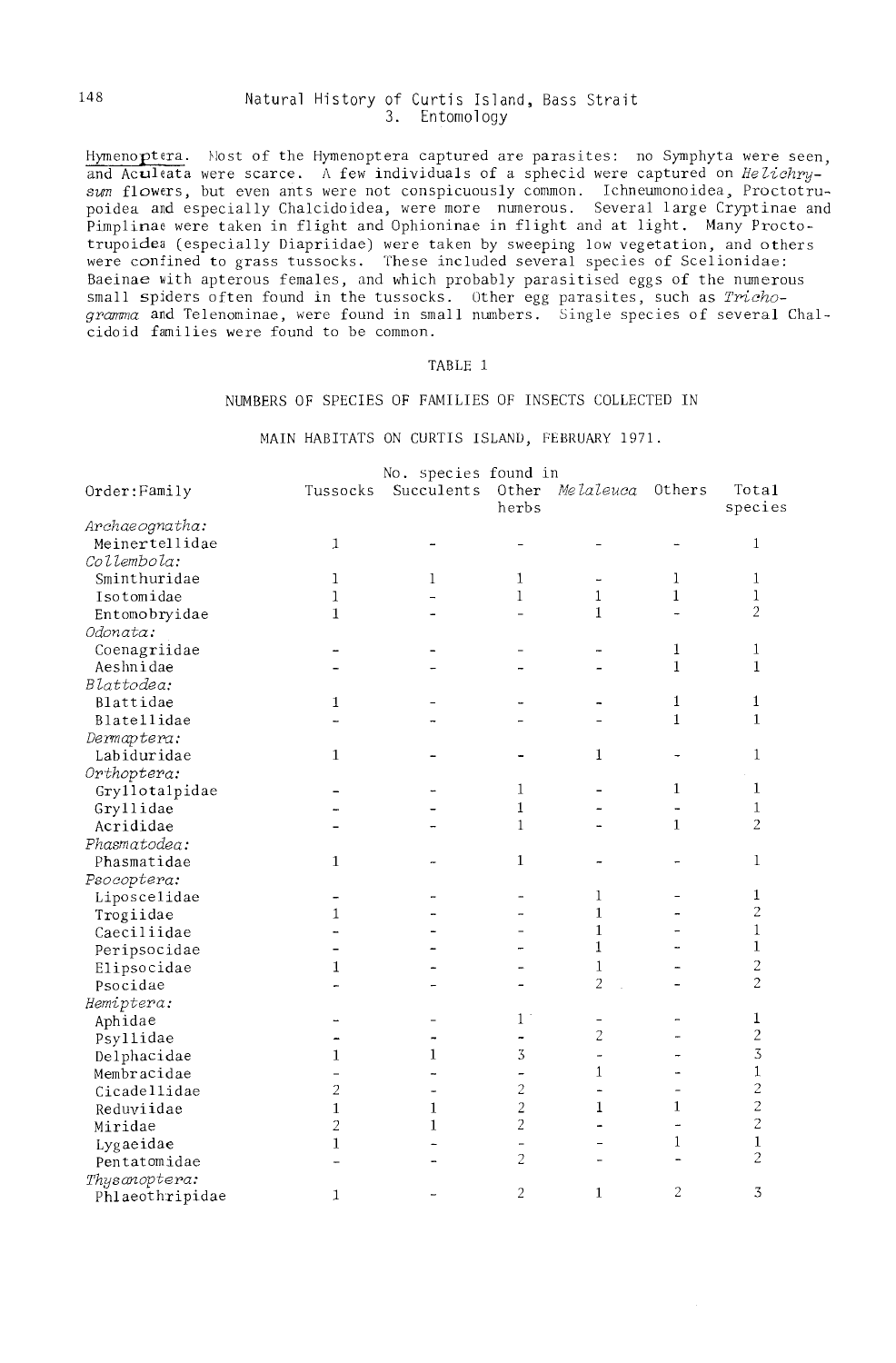| No. species found in     |                      |                          |                          |                          |                          |                          |  |
|--------------------------|----------------------|--------------------------|--------------------------|--------------------------|--------------------------|--------------------------|--|
| Order:Family             | Tussocks             | Succulents               | Other<br>herbs           | Melaleuca                | Others                   | Total<br>species         |  |
| Neuroptera:              |                      |                          |                          |                          |                          |                          |  |
| Hemerobiidae             | 1                    | -                        |                          |                          | ÷                        | 1                        |  |
| Coleoptera:              |                      |                          |                          |                          |                          |                          |  |
| Silphidae                | -                    |                          | ⊷                        |                          | 1                        | $\mathbf{1}$             |  |
| Staphylinidae            | $\overline{2}$       |                          | 1                        |                          | 1                        | 3                        |  |
| Scarabaeidae             | $\overline{a}$       |                          | 1                        | ÷,                       | 1                        | $\mathbf 1$              |  |
| Lyctidae                 | 1                    |                          | ш.                       | $\mathbf{1}$             | $\overline{a}$           | 1                        |  |
| Coccinellidae            | -                    |                          | u.                       |                          | 1                        | 1                        |  |
| Tenebrionidae            |                      |                          | -                        |                          | 1                        | $\mathbf{1}$             |  |
| Melandryidae             | <b>.</b>             | -                        | 1                        |                          | ÷,                       | 1                        |  |
| Anthicidae               |                      |                          | 1                        |                          | ÷                        | 1                        |  |
| Cerambycidae             | ÷                    | -                        |                          | $\overline{a}$           | 2                        | $\overline{c}$           |  |
| Chrysomelidae            |                      |                          | $\mathbf{1}$             |                          | 1                        | $\mathbf{1}$             |  |
| Curculionidae            | 1                    | 1                        | 1                        | 2                        | $\overline{a}$           | $\overline{c}$           |  |
| Scolytidae               | L.                   |                          |                          | $\overline{\phantom{0}}$ | $\mathbf{1}$             | $\mathbf{1}$             |  |
| Siphonaptera:            |                      |                          |                          |                          |                          |                          |  |
| Pulicidae                |                      | -                        |                          |                          | 1                        | 1                        |  |
| Diptera:                 |                      |                          |                          |                          |                          |                          |  |
|                          |                      |                          | 1                        | ÷                        | 1                        | 1                        |  |
| Tanyderidae              |                      | ÷                        | -                        | $\overline{\phantom{0}}$ | 1                        | 1                        |  |
| Psychodidae<br>Culicidae |                      |                          |                          |                          | 1                        | 1                        |  |
|                          |                      |                          | -<br>1                   | $\overline{a}$           | 2                        | 2                        |  |
| Chironomidae             |                      |                          | $\mathbf{1}$             |                          |                          | 1                        |  |
| Simuliidae               |                      |                          |                          |                          | -                        | 1                        |  |
| Cecidiomyiidae           | 1                    | ĩ.                       | 1                        |                          | -                        | 2                        |  |
| Mycetophilidae           | 1                    | ÷                        | 1                        |                          |                          |                          |  |
| Tabanidae                |                      |                          | -                        | $\blacksquare$           | 1                        | 1                        |  |
| Stratiomyidae            |                      |                          | 1                        |                          | $\mathbf 1$              | 2                        |  |
| Asilidae                 |                      | 1                        | 1                        | 1                        | $\overline{a}$           | $\mathbf{1}$             |  |
| Bombyliidae              | $\overline{a}$       | L.                       | 1                        | ÷                        | 1                        | 1                        |  |
| Dolichopodidae           | 1                    | -                        | -                        |                          | $\overline{a}$           | 1                        |  |
| Syrphidae                | ш.                   |                          | 1                        | ÷                        | $\mathbf 1$              | 1                        |  |
| Tephritidae              | -                    |                          | 2                        | -                        | 2                        | $\overline{c}$           |  |
| Coelopidae               | 1                    | m.                       |                          | -                        |                          | $\mathbf{1}$             |  |
| Lonchaeidae              | 1                    | -                        | $\overline{\phantom{0}}$ | $\blacksquare$           | $\overline{a}$           | 1                        |  |
| Chloropidae              | $\overline{c}$       | 1                        | $\overline{c}$           | Ξ.                       | 1                        | 3                        |  |
| Anthomyiidae             | -                    | $\ddot{\phantom{1}}$     | $\mathbf 1$              | $\overline{\phantom{a}}$ | 1                        | $\overline{\phantom{0}}$ |  |
| Muscidae                 | 1                    | 1                        | $\sqrt{2}$               | $\overline{\phantom{0}}$ | $\overline{c}$           | $\overline{4}$           |  |
| Calliphoridae            | ÷                    |                          | 1                        | $\blacksquare$           | $\overline{c}$           | $\overline{c}$           |  |
| Tachinidae               | $\ddot{\phantom{1}}$ | 1                        | $\overline{\phantom{0}}$ | 1                        | $\overline{c}$           | 3                        |  |
| Lepidoptera:             |                      |                          |                          |                          |                          |                          |  |
| Micropterygidae          | 1                    | 1                        |                          |                          | -                        | 1                        |  |
| Hepialidae               | Ξ.                   | -                        | -                        | 1                        | -                        | 1                        |  |
| Nepticulidae             |                      | 1                        |                          | L,                       |                          | $\mathbf 1$              |  |
| Gracillariidae           | -                    | 1                        | $\overline{\phantom{0}}$ |                          | ÷.                       | $\mathbf{1}$             |  |
| Oecophoridae             | 1                    |                          | -                        | i.                       |                          | $\mathbf 1$              |  |
| Pyralidae                | 1                    | $\overline{c}$           | -                        |                          |                          | 3                        |  |
| Pieridae                 |                      |                          |                          |                          | 2                        | 2                        |  |
| Danaidae                 |                      |                          | $\overline{a}$           |                          | $\mathbf 1$              | 1                        |  |
| Satyridae                |                      |                          | 1                        |                          | -                        | 1                        |  |
| Lycaenidae               |                      | 1                        | 2                        |                          | $\overline{\phantom{m}}$ | $\overline{c}$           |  |
| Geometridae              |                      | -                        | $\overline{\phantom{0}}$ | 1                        | $\overline{c}$           | $\overline{c}$           |  |
| Noctuidae                | 1                    |                          | -                        | $\overline{a}$           | 3                        | 3                        |  |
| Hymenoptera:             |                      |                          |                          |                          |                          |                          |  |
| Ichneumonidae            | 4                    | 2                        |                          | 1                        | 2                        | 6                        |  |
| Braconidae               | $\overline{c}$       | 1                        |                          | 1                        |                          | 4                        |  |
| Scelionidae              | 3                    | ÷.                       |                          | 1                        |                          | $\sqrt{3}$               |  |
| Trichogrammatidae        | 1                    | $\overline{\phantom{0}}$ |                          | $\overline{a}$           |                          | 1                        |  |
|                          |                      |                          |                          |                          |                          |                          |  |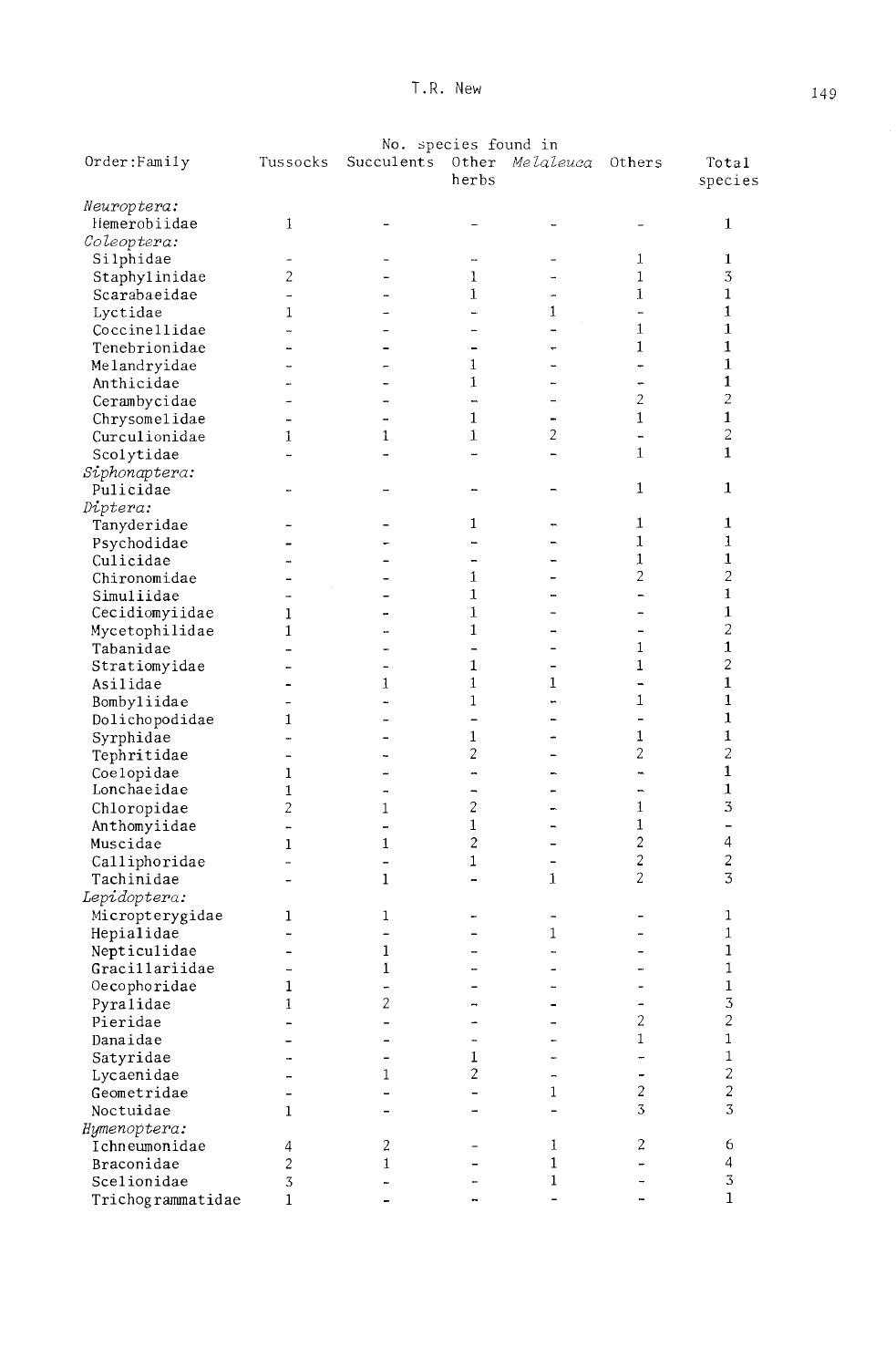## Natural History of Curtis Island, Bass Strait 3. Entomology

|               | No. species found in |                                            |       |  |  |                  |  |
|---------------|----------------------|--------------------------------------------|-------|--|--|------------------|--|
| Order: Family |                      | Tussocks Succulents Other Melaleuca Others | herbs |  |  | Total<br>species |  |
| Diapri idae   |                      |                                            |       |  |  |                  |  |
| Euloph idae   |                      |                                            |       |  |  |                  |  |
| Chalci didae  |                      |                                            |       |  |  |                  |  |
| Eurytomidae   |                      |                                            |       |  |  |                  |  |
| Pteromalidae  |                      |                                            |       |  |  |                  |  |
| Encyrtidae    |                      |                                            |       |  |  |                  |  |
| Bethylidae    |                      |                                            |       |  |  |                  |  |
| Sphecidae     |                      |                                            |       |  |  |                  |  |
| Formicidae    |                      |                                            |       |  |  |                  |  |

### **DISCUSSION**

The above notes are sufficient to indicate that Curtis Island has a considerable range of insect species but, because of the greatly decreased diversity of habitats when compared with adjacent mainland areas, the fauna is correspondingly impoverished. In particular, the absence of eucalypts and scarcity of acacias, to which many mainland species are linked by either feeding or shelter requirements, markedly influences the number of species found. Several orders which are found in adjacent areas of Victoria are absent from the island, and these also can be associated with the lack of suitable habitats. It is likely that some groups besides those collected during this survey may be present on Curtis Island. These include parasitic forms such as Strepsiptera and inconspicuous or dormant stages of such groups as Coccoidea.

Many families of insects appear to be less diverse in Tasmania than in Victoria. This is undoubtedly due in part to insufficient collecting, but it is of interest that this trend is to some extent reflected in the Curtis fauna. The single hemerobiid found is of the only species of this family found in Tasmania, and the absence of Carabidae may reflect the paucity of some groups of the family in Tasmania.

A number of the stronger-flying species found, such as Odonata and the larger butterflies, may regularly migrate across the Bass Strait, and be present purely casually on Curtis Island. It is likely that many other insects, such as aphids, are dispersed passively across the Bass Strait by wind, and the possible establishment of many of these in fresh areas is largely dependent on the presence of a suitable food plant. The low diversity of plant species on Curtis Island may tend to stabilise the number of phytophagous insect species.

Grass tussocks, prevalent in wind-swept areas, provide shelter for many insects which are present casually, and tend to act as concentration points for predators (Pearce 1948; Luff 1966a, 1966b). Many of the smaller species of Curtis were found only in tussocks, and some of the Diptera and parasitic Hymenoptera may not be established on the island. Others appear to form part of a regular association - the spider - parasitising Baeinae, for instance, which were not found elsewhere. Similarly the psocid, Propsocus pulchripennis (Perkins) is normally associated with tussocks (Edwards 1950; New 1971).  $\dot{J}tpa$  and Poa tussocks have a similar structure, and were sampled indiscriminately at approximately 30 m height intervals to about 250 m above sea level. The numbers and diversity of insects collected in them showed little relationship to altitude. Most species for which more than a few individuals were found were present in tussocks at all heights sampled, and the total numbers of species found at each height ranged only from 28 to 39, with the standard deviations of numbers of species in 25 tussocks at each height showing an almost total overlap. Total numbers of insects beaten from tussocks appeared to depend to some extent on the degree of exposure of the tussock (more sheltered tussocks having more individuals and probably representing a more permanent population, and exposed tussocks having fewer individuals and slightly more species), but no consistent differences were found.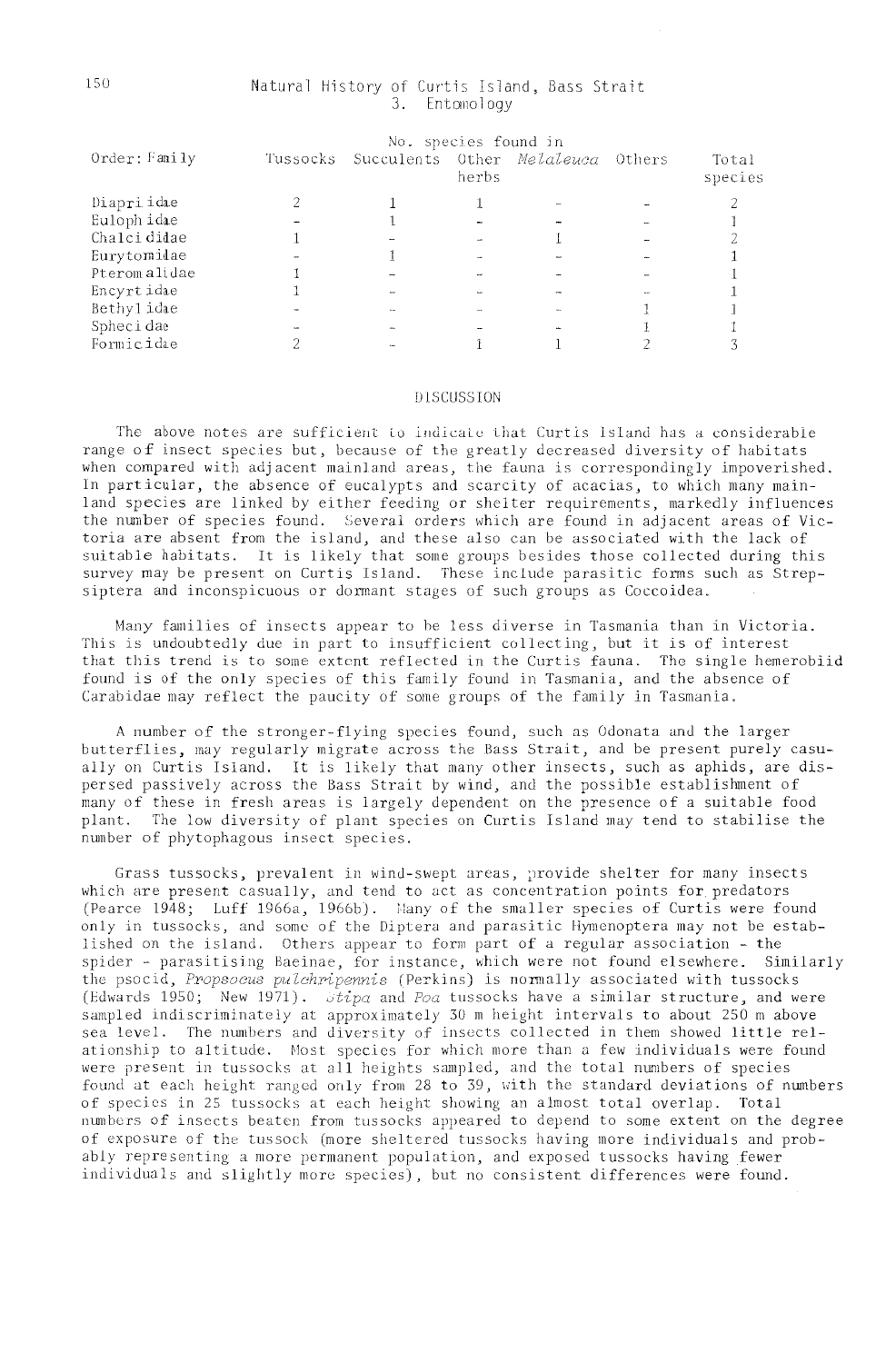The Melaleuca harboured several phytophagous species likely to be host-specific. such as the Psyllidae, but these were found in only low numbers. The most abundant insects beaten from Melaleuca were Psocoptera and parasitic Hymenoptera. The subcortical fauna was not well-developed but included insects feeding on the plant (Collembola, Coleoptera) and others present casually. Most of the herbaceous plants had few insect species closely associated with them; none were found definitely feeding on the succulents, for example, and those insects found on them were mostly sheltering under the plants. This habitat appeared to be permanently wet, and many Diptera and Coleoptera were present. Similarly, no larvae were found feeding on Solanum or Helichrysum: most insects found on these were flower-visitors or predators.

The highly developed lichen flora growing on Melaleuca and on rock surfaces appears to have few insects associated with it. With the exception of a few specimens of the psocid Cerobasis questfalica (Kolbe) which occasionally feeds on lichens, no lichenophilous insects were found on the island, and mites were also scarce. No great concentrations of decaying organic matter, other than bird faeces, were found, and the capture of a coelopid, a family of flies normally associated with large amounts of decaying seaweed, was surprising. It is likely that a number of the beetles captured (Silphidae, Scarabaeidae) are dependent on the dung of the Cape Barren Geese for breeding, as no mammals inhabit the island.

The insects found during this short survey are sufficient to show that Curtis Island supports a wide range of species. It is likely that more and different species would be in evidence at other times of the year but perhaps unlikely that other non-parasitic orders will be found to breed on the island. Populations of hosts for some of the parasitic groups (for example of Homoptera for Strepsiptera and Pipunculidae) are themselves small, and such parasites would be expected to be rare. However, it is likely that collecting at other times of the year will considerably extend the number of Diptera, Coleoptera, Lepidoptera and Hymenoptera recorded, and more detailed examination of litter add several Collembola. The peculiarities and limitations of the Curtis Island insect fauna would be demonstrated by detailed comparative collecting on the nearby island, Rodondo, which supports Eucalyptus aff. globulus Labill. on its upper slopes and is the probable source of many of the insects casually present on Curtis.

#### **REFERENCES**

- Edwards, B.A.B., 1950: A study of Tasmanian Psocoptera, with descriptions of new species. Pap. Proc. R. Soc. Tasm., 1949, 93-134.
- Hughes, R.D., Casimir, M., O'Loughlin, G.T. and Martyn, E.J., 1964: A Survey of aphids flying over eastern Australia in 1961. Aust. J. 2007. 12, 174-200.
- Kirkpatrick, J.B., Massey, J.S. and Parsons, R.F., 1973: Natural History of Curtis Island, Bass Strait. 2. Soils and vegetation with notes on Rodondo Island. Pap. Proc. R. Soc. Tasm., 107, 131-144.
- Luff, M.L., 1966a: A list of Coleoptera occurring in grass tussocks. Entemologist's mon. Hag. 101 (1965), 240-245.

. 1966b: The abundance and diversity of the beetle fauna of grass tussocks, J. Anim. Ecol., 35, 189-208.

- New, T.R., 1971: The Psocoptera of Curtis Island, Tasmania. J. Aust. ent. Soc.  $10, 223 - 229.$
- Pearce, E.J., 1948: The invertebrate fauna of grass tussocks: a suggested line for ecological study. Entomologist's mon. Mag., 84, 169-174.